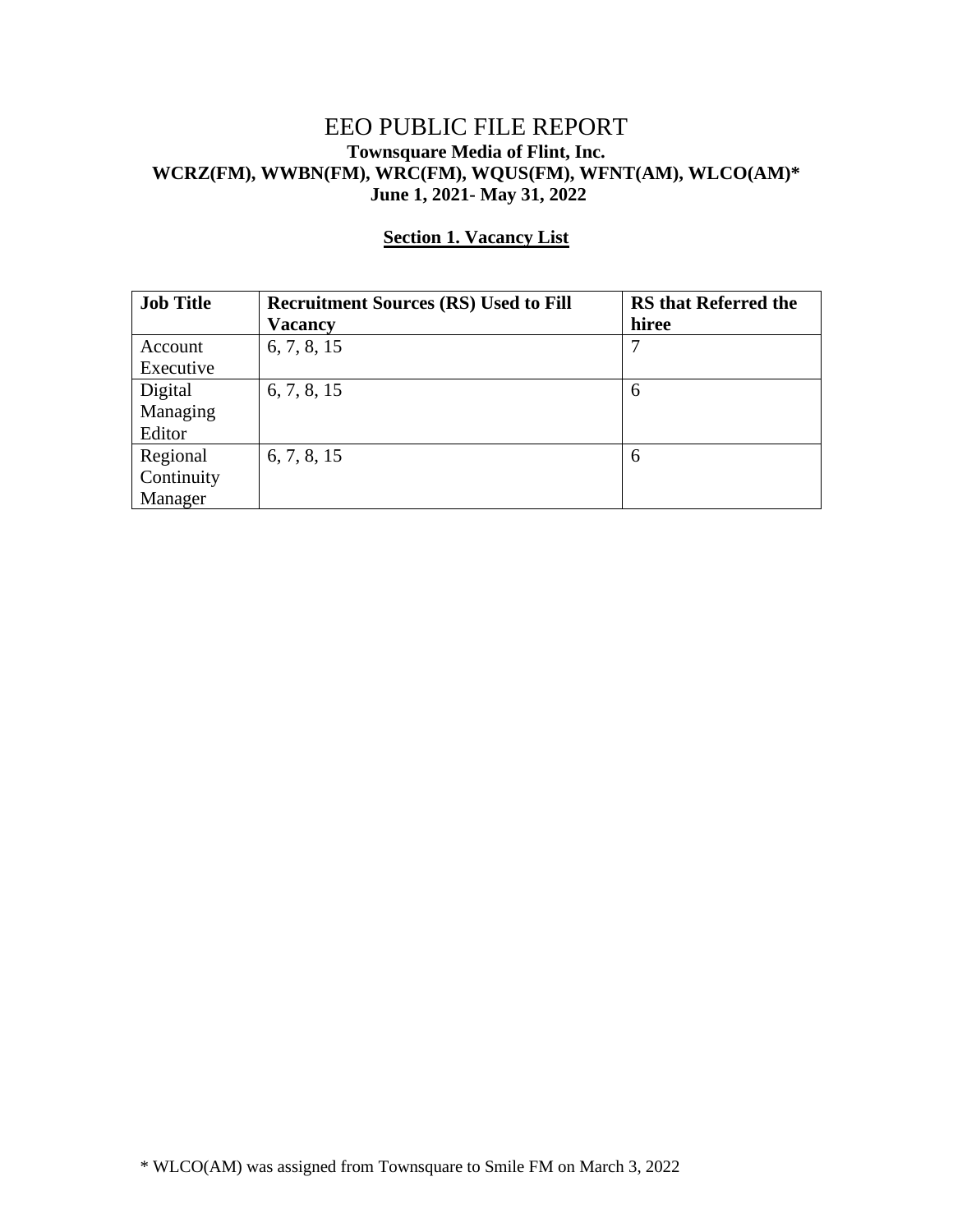## **Section 2. Recruitment Source List**

| <b>RS</b><br>Number                                        | RS Information               | RS Entitled to Vacancy<br>Notification? (Yes/No) | No. of Interviews Referred<br>by RS over 12-month |  |
|------------------------------------------------------------|------------------------------|--------------------------------------------------|---------------------------------------------------|--|
|                                                            |                              |                                                  | period                                            |  |
| $\mathbf{1}$                                               | AllAccess.com                | N <sub>o</sub>                                   | $\overline{0}$                                    |  |
| $\overline{2}$                                             | Word-of-Mouth                | N <sub>o</sub>                                   | $\boldsymbol{0}$                                  |  |
| $\overline{3}$                                             | <b>Mott Community</b>        | N <sub>o</sub>                                   | $\overline{0}$                                    |  |
|                                                            | College Internship           |                                                  |                                                   |  |
| $\overline{4}$                                             | On Air                       | N <sub>o</sub>                                   | $\boldsymbol{0}$                                  |  |
|                                                            | Announcement                 |                                                  |                                                   |  |
| 5                                                          | In House Posting             | N <sub>o</sub>                                   | $\overline{0}$                                    |  |
| 6                                                          | <b>Station Website</b>       | N <sub>o</sub>                                   | 6                                                 |  |
| $\overline{7}$                                             | LinkedIn (via<br>Greenhouse) | N <sub>o</sub>                                   | $\overline{7}$                                    |  |
| 8                                                          | Indeed (via<br>Greenhouse)   | N <sub>o</sub>                                   | $\overline{2}$                                    |  |
| 9                                                          | Referral-TSM<br>Employees    | N <sub>o</sub>                                   | $\boldsymbol{0}$                                  |  |
| 10                                                         | Referral-Client<br>Agency    | N <sub>o</sub>                                   | $\overline{0}$                                    |  |
| 11                                                         | Prospecting                  | N <sub>o</sub>                                   | 8                                                 |  |
| 12                                                         | Market Outreach              | N <sub>o</sub>                                   | $\boldsymbol{0}$                                  |  |
| 13                                                         | Recruiter<br>Reference       | N <sub>o</sub>                                   | $\mathbf{1}$                                      |  |
| 14                                                         | Glassdoor                    | N <sub>o</sub>                                   | $\boldsymbol{0}$                                  |  |
| 15                                                         | Townsquare                   | N <sub>o</sub>                                   | $\overline{0}$                                    |  |
|                                                            | website (via                 |                                                  |                                                   |  |
|                                                            | Greenhouse)                  |                                                  |                                                   |  |
| <b>Total Number of Interviews over 12-month period: 24</b> |                              |                                                  |                                                   |  |